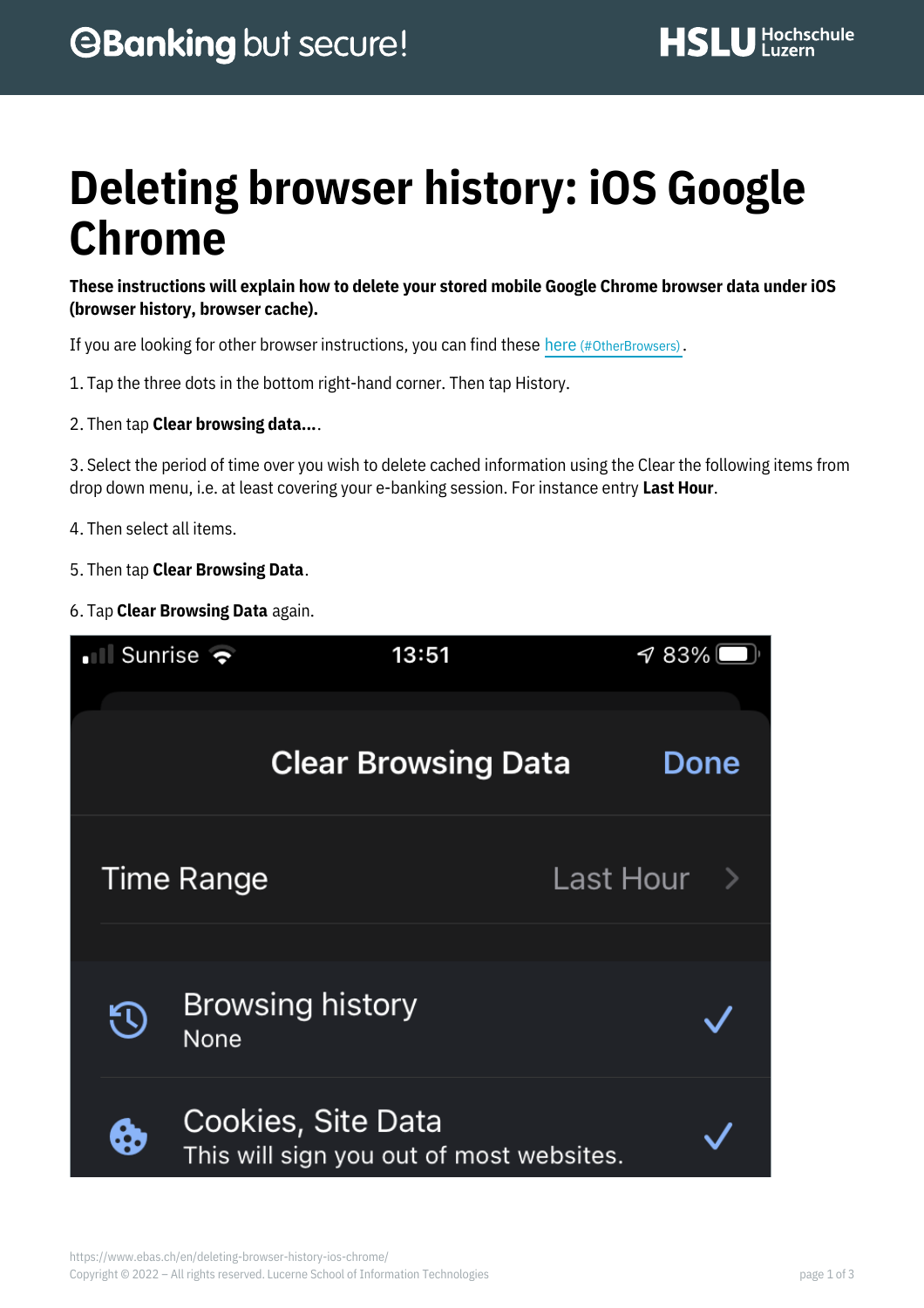## *<u>OBanking but secure!</u>*



**Cached Images and Files** Less than 1 MB



**Saved Passwords** None



Auto-fill Data None

You won't be signed out of your Google Account.

Saved site settings will not be deleted and may reflect your browsing habits. Find out more

### **Clear Browsing Data**

#### **Alternatively, you can also surf in incognito or private mode, so that your browser doesn't store any data in the first place.**

To do so, open a new incognito window by tapping the three dots in the lower right-hand corner and then choosing New incognito tab.

### **Instructions for alternative browsers:**

Google Chrome [\(https://www.ebas.ch/en/deleting-browser-history-chrome/\)](https://www.ebas.ch/en/deleting-browser-history-chrome/) Microsoft Edge [\(https://www.ebas.ch/en/deleting-browser-history-edge/\)](https://www.ebas.ch/en/deleting-browser-history-edge/) Mozilla Firefox [\(https://www.ebas.ch/en/deleting-browser-history-firefox/\)](https://www.ebas.ch/en/deleting-browser-history-firefox/)